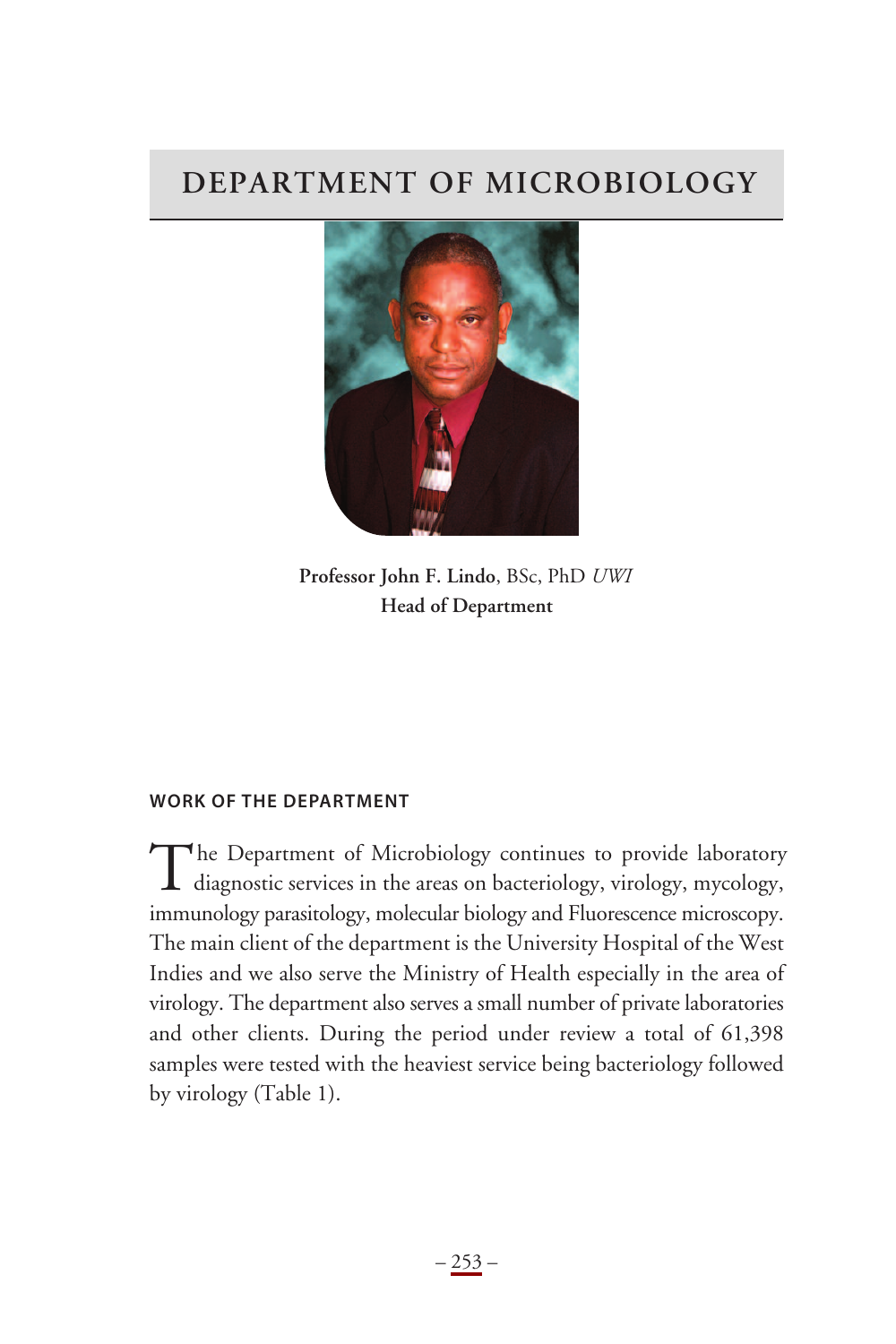| Service                    | Number of specimens | Units     |  |
|----------------------------|---------------------|-----------|--|
| Bacteriology               | 30,777              | 1,442,422 |  |
| Virology                   | 13,986              | 1,980,012 |  |
| Enteric/Parasitology       | 1,305               | 64,689    |  |
| Immunology                 | 7,102               | 244,099   |  |
| Fluorescence Antibody test | 4,342               | 182,190   |  |
| Emergency samples          | 3,268               |           |  |
| Mycology                   | 511                 | 15,330    |  |
| Molecular Biology          | 107                 | 4,815     |  |
| Total                      | 61,398              | 3,933,557 |  |

**Table 1.** Clinical work done in sections

There was no significant change in the number of specimens tested between 2011/2012 and 2012/2013. The only significant increase was seen in the area of virology which saw a 56.06 increase (Table 2).

| Section                       | 2011/2012 | 2012/2013 | Change                                 |
|-------------------------------|-----------|-----------|----------------------------------------|
| Bacteriology                  | 31,059    | 30,777    | $0.91\pm$                              |
| Virology                      | 8,962     | 13,986    | 56.061                                 |
| Enteric/Parasitology          | 1,330     | 1,305     | $1.88\downarrow$                       |
| Serology                      | 7,233     | 7,102     | $1.81\downarrow$                       |
| Fluorescence<br>Antibody test | 4,324     | 4,342     | $0.42$ <sup><math>\dagger</math></sup> |
| Molecular Biology             | 132       | 107       | 12.94↓                                 |
| Mycology                      | 495       | 511       | $3.23$ <sup><math>\dagger</math></sup> |
| Emergency                     | 2,858     | 3,268     | 14.351                                 |

**Table 2.** Comparison of total specimens by sections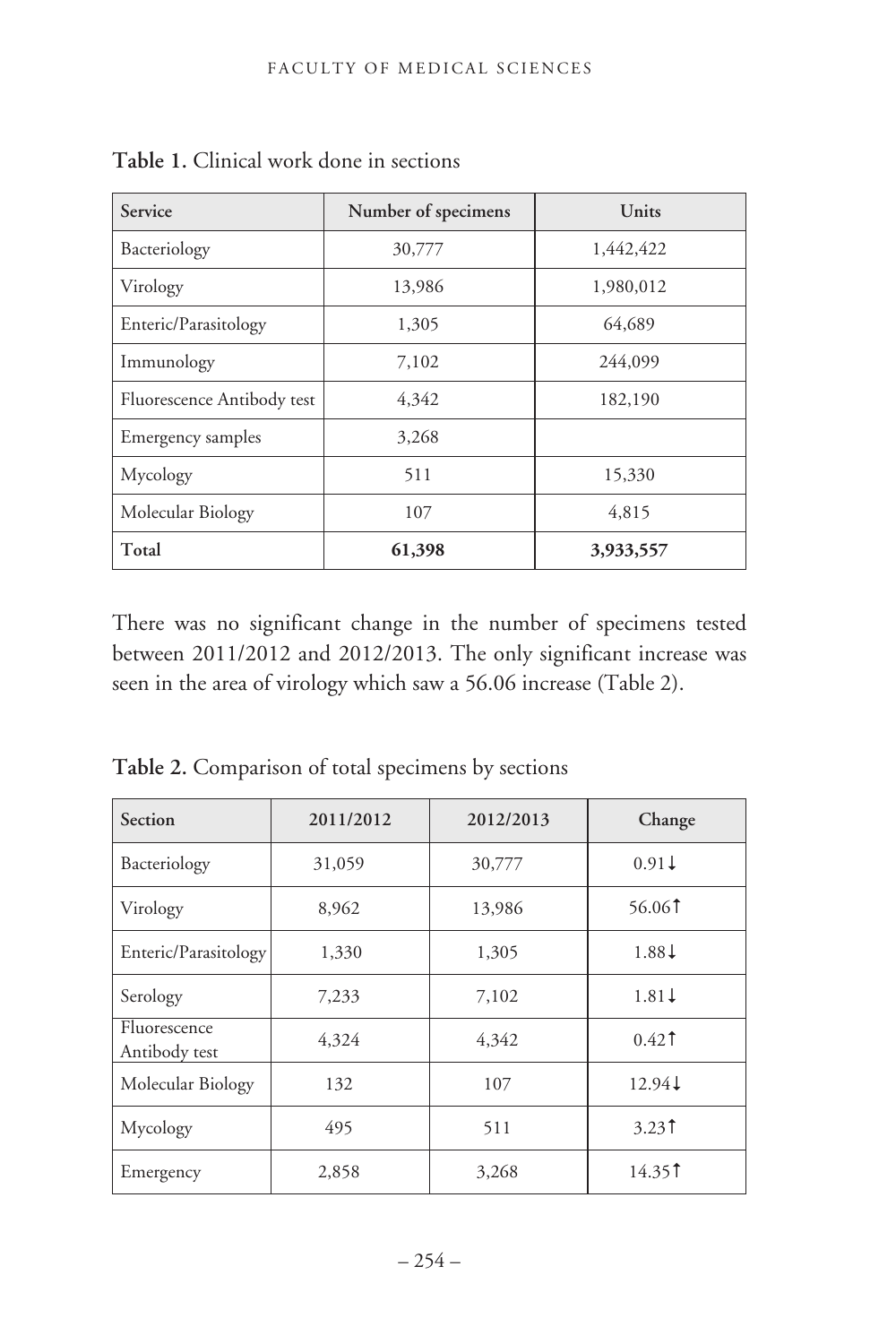The department has failed to implement an income generation strategy for sustainability by offering its services to private clients.

## **BiosAfety level iii lABoRAtoRy**

Work is almost completed on the construction of Jamaica's first Biosafety Level III laboratory. The last steps are to train the staff in use of the laboratory and to have it certified by a consultant.

## **cARiBBeAn meDicAl mycology RefeRence lABoRAtoRy (cmmRl)**

The CMMRL continues to provide improved services to the clinical disciplines with improved turnaround time and the addition of new diagnostic assays. In addition, the laboratory has started to make strides with the undertaking of environmental fungal studies. This includes environmental mold sampling for buildings on the University campus (Mona School of Business and Management) and the University Hospital of the West Indies for surveillance purposes and determination of the need for decontamination of relevant areas.

#### **nAtionAl inflUenzA centRe**

Established in 1952, in the Department of Microbiology, the National Influenza Centre (NIC) Jamaica continues to work in collaboration with National Authorities through the Ministry of Health (MoH) Influenza and International Health Regulation Focal Point. The NIC engages in collaborations with the CDC, the WHO Global Influenza Surveillance and Response System and through the MoH with the PAHO and CARPHA. The NIC continues to contribute to the following national, regional and international weekly publications:

1. Weekly PAHO Influenza Regional Reports (EW 1-52, 2013 to present): http://www.paho.org/hq/index.php?option=com\_ content&view=article&id=3352&Itemid=2469&to=2246&lang=en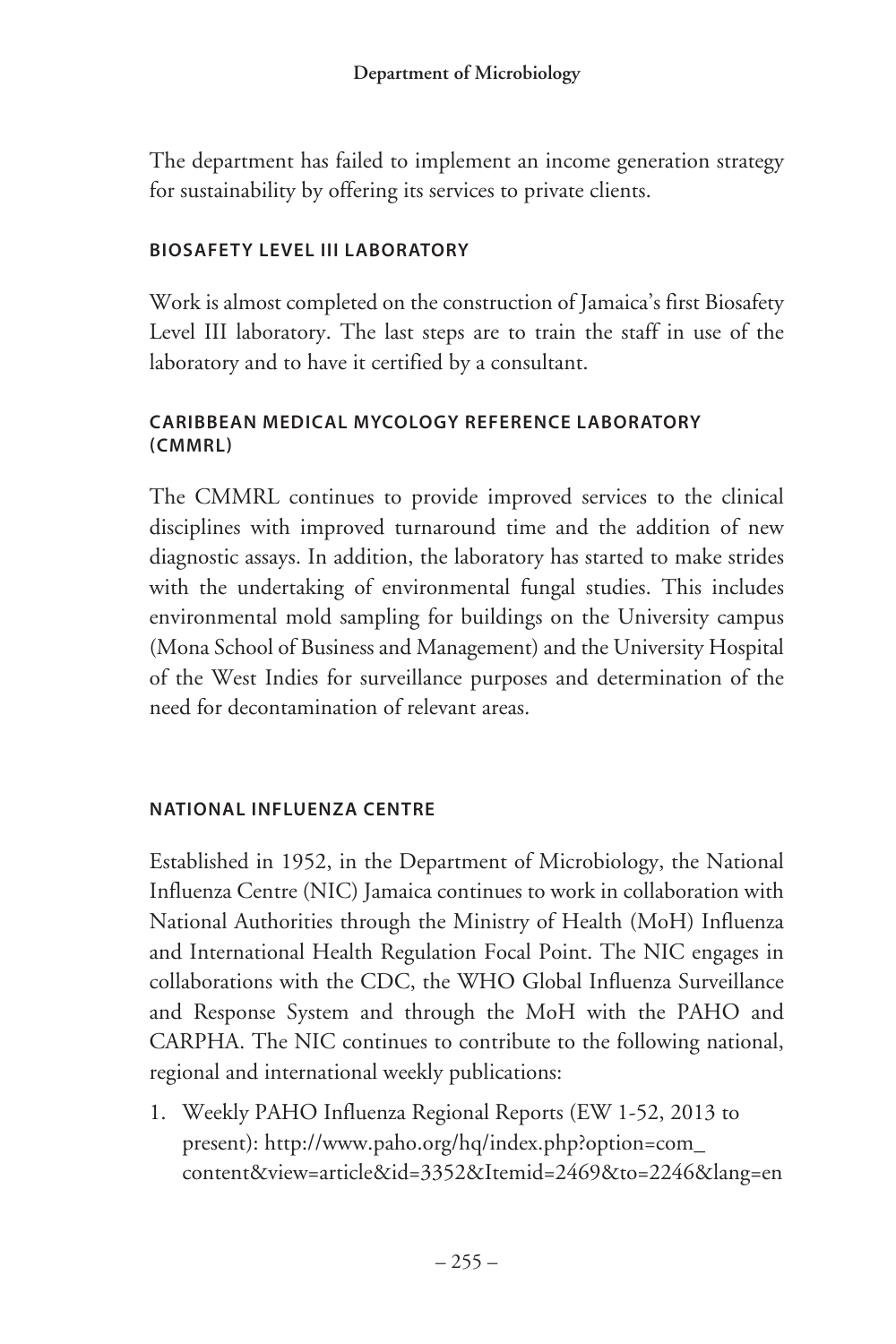- 2. Weekly CARPHA reports (EW 1 to 52, 2013 to present)
- 3. Weekly Surveillance Bulletin Jamaica, Surveillance Unit, Ministry of Health (EW 1 to 52, 2013 to present)
- 4. Weekly WHO FluNet Charts: http://www.who.int/influenza/gisrs\_laboratory/flunet/charts/en/

In April 2014 Jamaica was represented by Dr. S Jackson at the WHO Informal Consultation on Improving Influenza Vaccine Virus Selection in Geneva. Such contributions are important to the appropriate selection of antigenic virus compositions for influenza vaccines for the Northern Hemispheres, in which Jamaica grouped.

In May 2014, the NIC Jamaica successfully participated along with 182 laboratories from 142 countries in six WHO regions in the World Health Organization (WHO) External Quality Assessment Programme (EQAP) for the Detection of Influenza Viruses with a turnaround time of 24 hours.

In April 2014, Dr. Jackson was awarded the Certification in Infection Control and Epidemiology (CIC) by the Certification Board of Infection Control in the USA.

# **lABoRAtoRy infoRmAtion system**

During the period under review the Central Accessioning Area was completed and commissioned. This allows the recoding of all sample submitted to the laboratories of the UWI to be catalogued, aliquoted where necessary and dispatched to individual laboratories. Work is to commence on moving phlebotomy and cashiering to the CAA which will increase the friendliness of the services to patients. The build of the system is completed and the LIS is being piloted in the laboratories. Preliminary rollout to nursing staff has commenced while training of departmental staff (medical technologists, consultants and residents) has progressed satisfactorily. In the implementation of the system there has been a significant amount of facility upgrade including network cabling and UPS provisioning. The LIS is slated to Go Live before the end of calendar year 2014.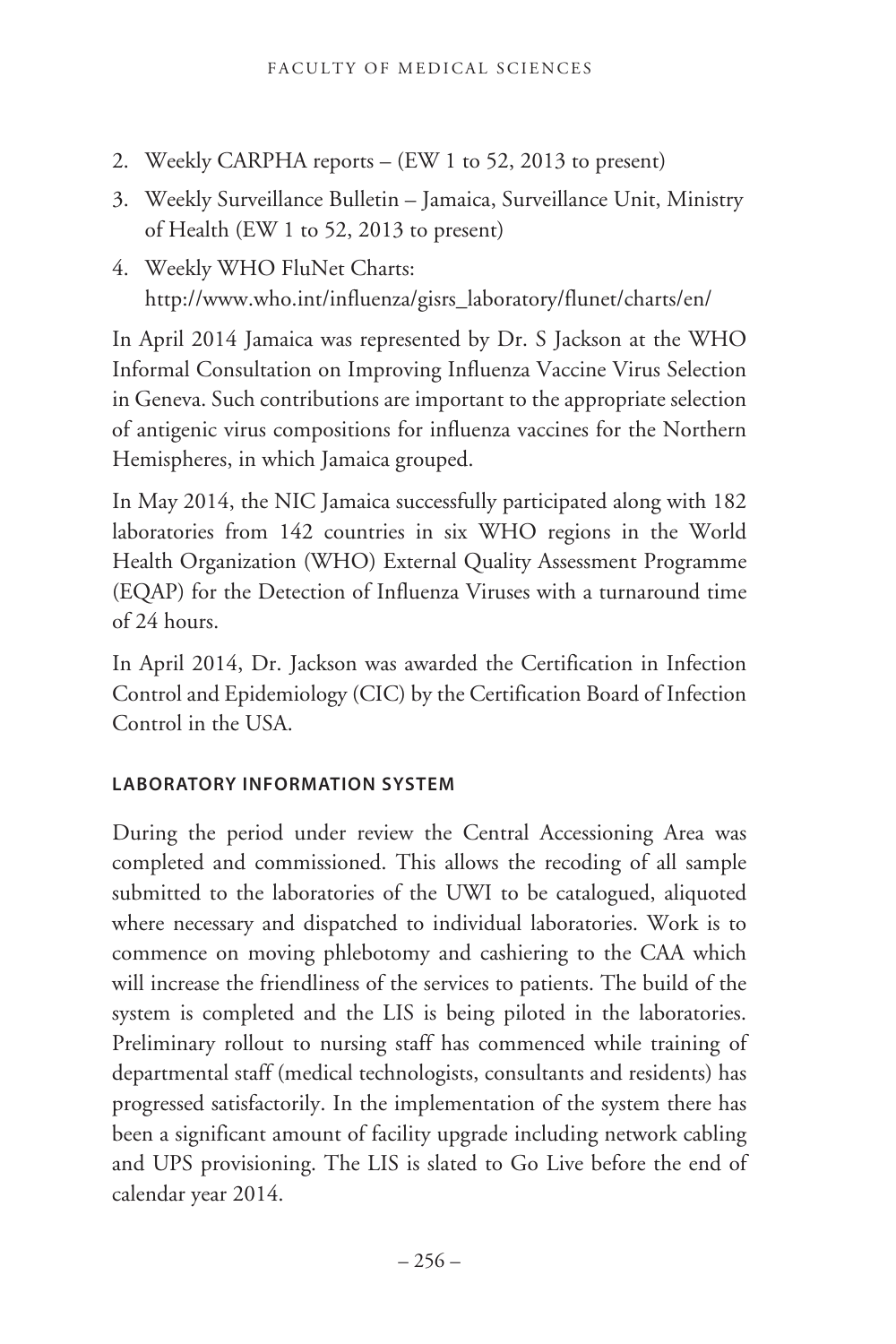## **ReseARcH**

We continued our collaboration with University College London's Centre for Clinical Microbiology with the visit of Ms Jennifer Ratner who participated on a project on the molecular diagnosis of zoonotic infections of dogs. This project has significant public health and health tourism implications and the collaboration will continue to build on preliminary results obtained.

The department established new research collaboration with the Department of Ecology and Evolutionary Biology Princeton University to study. The co-PIs were Professors John Lindo and Corina Tarnita and Ms Danielle Martin travelled to Jamaica to undertake studies on the biology of Angiostrongylus cantonensis in Thelidomus aspera which is a major snail host in Jamaica. This formed the basis of her undergraduate thesis

Collaboration between Nicole Christian and Camille-Ann Thoms-Rodriguez from the Faculty of Medical Sciences at the University of the West Indies and six researchers (Dr. Doris Gomez, Dr. Claudio Gomez, Dr. Margarita Ochoa Diaz, Dr. Ronald Maestre, Dr. Jose Pomares, Dr. Javier Bahema, Dr. Angelo Alario Dr. Enrique Mazenett) from the Faculty of Medicine at the University of Cartegena, led to the development of a biomedical research group that is working together to develop research can potentially address health problems faced in Jamaica and Colombia. This research group was born out of the first meeting of the International Network of SUE Caribe – University of the West Indies Caribbean Researchers held in 2014 in Jamaica that resulted in the establishment of research groups that were formed to develop research projects aimed at addressing problems faced in the Caribbean region. They are currently working on projects that will look at the molecular resistance seen in P. aeruginosa isolates obtained from sputum samples in patients diagnosed with cystic fibrosis in Colombia. They will also evaluating the molecular diagnosis of tuberculosis in Caribbean patients using the Gene Xpert machine.

Dr Alison Nicholson continued her collaboration on pneumococcal vaccine coverage in paediatric and adult populations in Jamaica.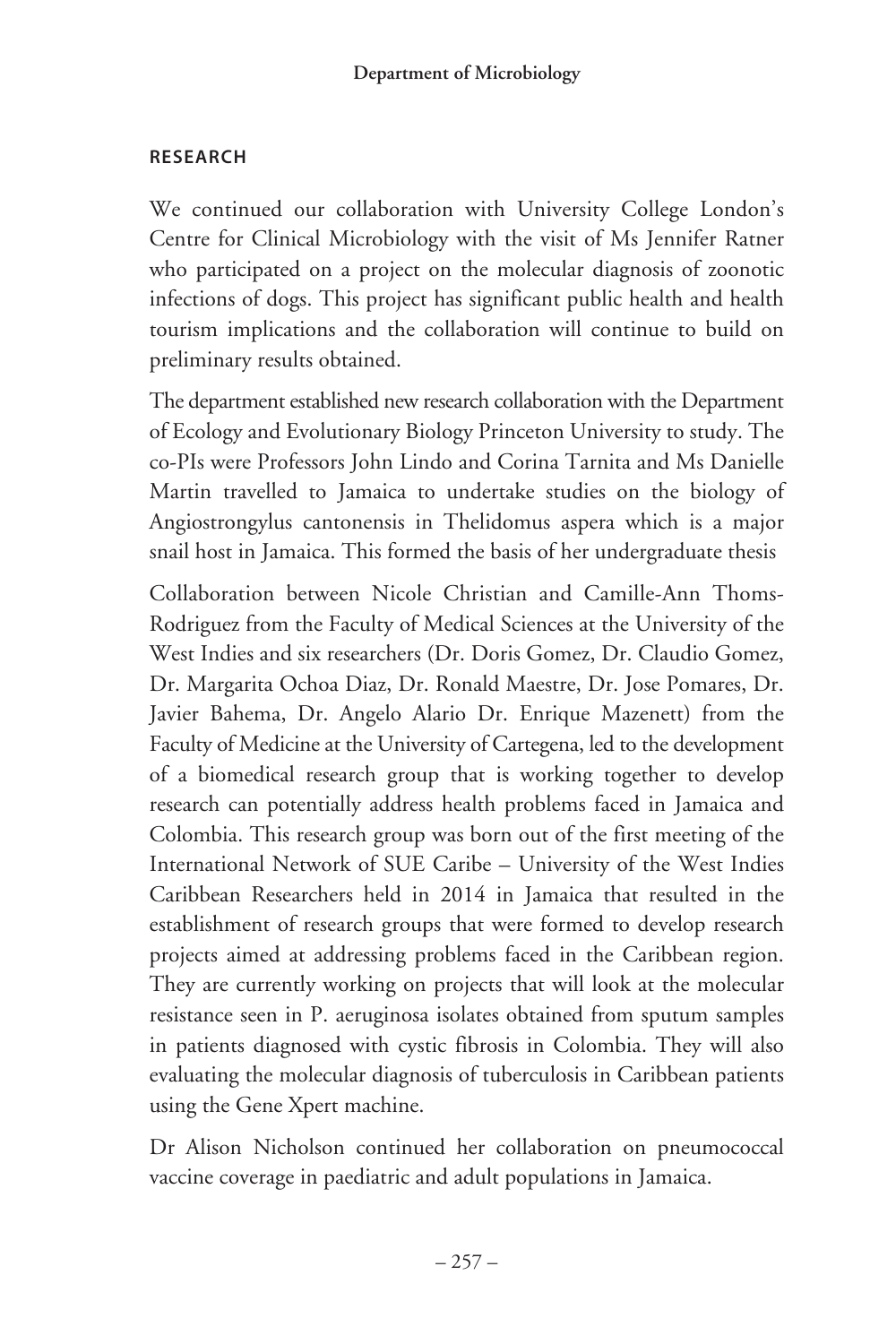## **postgRADUAte tRAining**

The department has the following postgraduate students on register:

 $MSc-12$ 

- $MPhil 3$
- $PhD 2$
- $DM 5$

Ms Tiffany Butterfield was awarded a postgraduate scholarship.

# **pApeRs pResenteD**

- **• Anzinger J,** Zhou J, Lam L, McCune J, Crowe S, Palmer C. Glut1 expressing intermediate monocytes are elevated in cART-treated and untreated HIV-1+ subjects. 20th International AIDS Conference. July 2014, Melbourne, Australia.
- **• Anzinger J,** Glut1 expression on intermediate monocytes is a potential marker of inflammation in HIV-positive subjects. UWI, Mona Faculty of Medical Sciences 22nd Annual Research Conference and Workshop. Kingston, Jamaica; 2013.
- **• Thoms-Rodriguez C**, R Hardie, G Reynolds-Campbell, Y Rodriguez, A Nicholson: Epidemiology of diabetic foot infections at the University Hospital of the West Indies, 2012 . *West Indian Medical Journal.* 2013; 62 (Suppl. 6) page 45–46. (POSTER PRESENTATION at the 22nd Annual Faculty of Medical Sciences (FMS) Research Conference and Workshop on Affairs of the Heart, Kingston, Jamaica, November 2013)
- R Hardie, AM Nicholson, JP Walker, GJA Stevens, G Reynolds-Campbell, **Thoms-Rodriguez C**: Production of Betalactamase in common urinary pathogens at the University Hospital of the West Indies. *W Indian Med J* 2013; 62 (Suppl. 6) page 56. (POSTER PRESENTATION at the 22nd Annual Faculty of Medical Sciences (FMS) Research Conference and Workshop on Affairs of the Heart, Kingston, Jamaica, November 2013)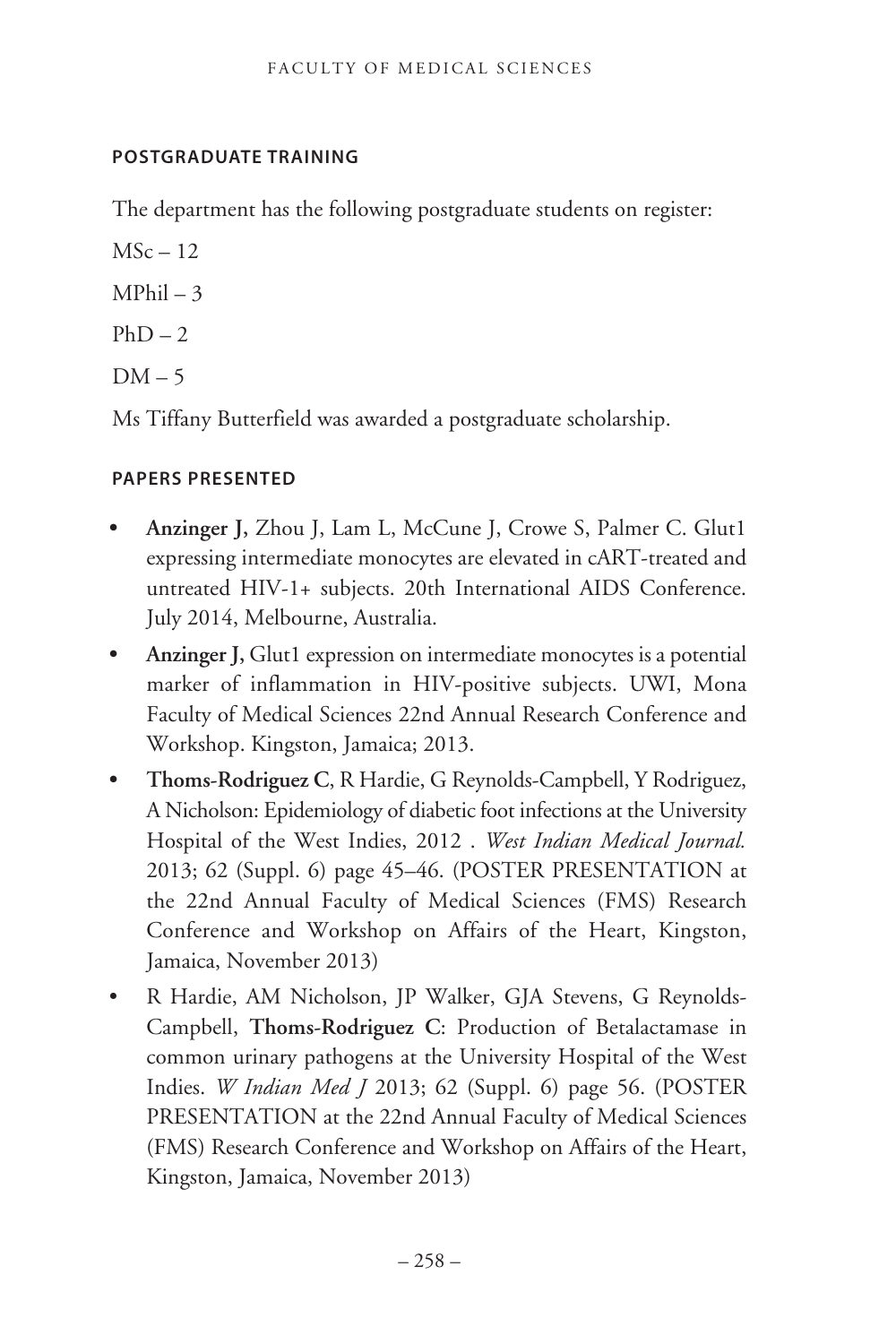- AM Nicholson, JP Walker, R Hardie, G Reynolds-Campbell GJA Stevens, K Roye-Green, **Thoms-Rodriguez C.** Antibiotic susceptibility patterns of bloodstream isolates over a six month period at the University Hospital of the West Indies, Jamaica.*W Indian Med J* 2013; 62 (Suppl. 6) page 58. (POSTER PRESENTATION at the 22nd Annual Faculty of Medical Sciences (FMS) Research Conference and Workshop on Affairs of the Heart, Kingston, Jamaica, November 2013).
- **• Foster AN, Nicholson AN**, Detchvijitr D, Good CE, Antoine M,. Richards-Dawson M, M JacobsR Streptococcus pneumoniae Serotype Distribution and Antimicrobial Susceptibility in Jamaican Children,
- Nation N, ST **Jackson,** D Eldemire-Shearer, A Klimov, N Cox, M Bullock-DuCasse, S Jackson, Q Simmons. Influenza vaccine composition and circulating influenza viruses in Jamaica, 2010 to 2012. Annual Research Conference and Workshop on Affairs of the Heart. *West Indian Medical Journal.*Vol 62 (Suppl. 6) November 2013.
- S Jackson, D Eldemire-Shearer, K James, M Bullock-DuCasse .Influenza viremia and its significance among Jamaican patients, 2009 to 2012. Annual Research Conference and Workshop on Affairs of the Heart. *West Indian Medical Journal.*Vol 62 (Suppl. 6). November 2013.
- S Jackson, E Williams, S Holder, C Vanderpool K Collins, H Robertson, P Morgan, R Kanneganti, A Howell, H Williams, J Barnett. The economic burden of Dengue at the University Hospital of the West Indies, 2006 to 2012 . Annual Research Conference and Workshop on Affairs of the Heart. *West Indian Medical Journal.*Vol 62 (Suppl. 6). November 2013.
- S Jackson, D. Eldemire-Shearer, D M Bullock-DuCasse, K James, K Collin, H Williams. Evaluating the disease burden of influenza among Jamaican children during 2012. Ministry of Health Annual Research Conference, November 2013. Jamaica
- S Jackson, K James, D. Eldemire-Shearer,T McCartney, D M Bullock-DuCasse. Evaluation of Influenza Pandemic Preparedness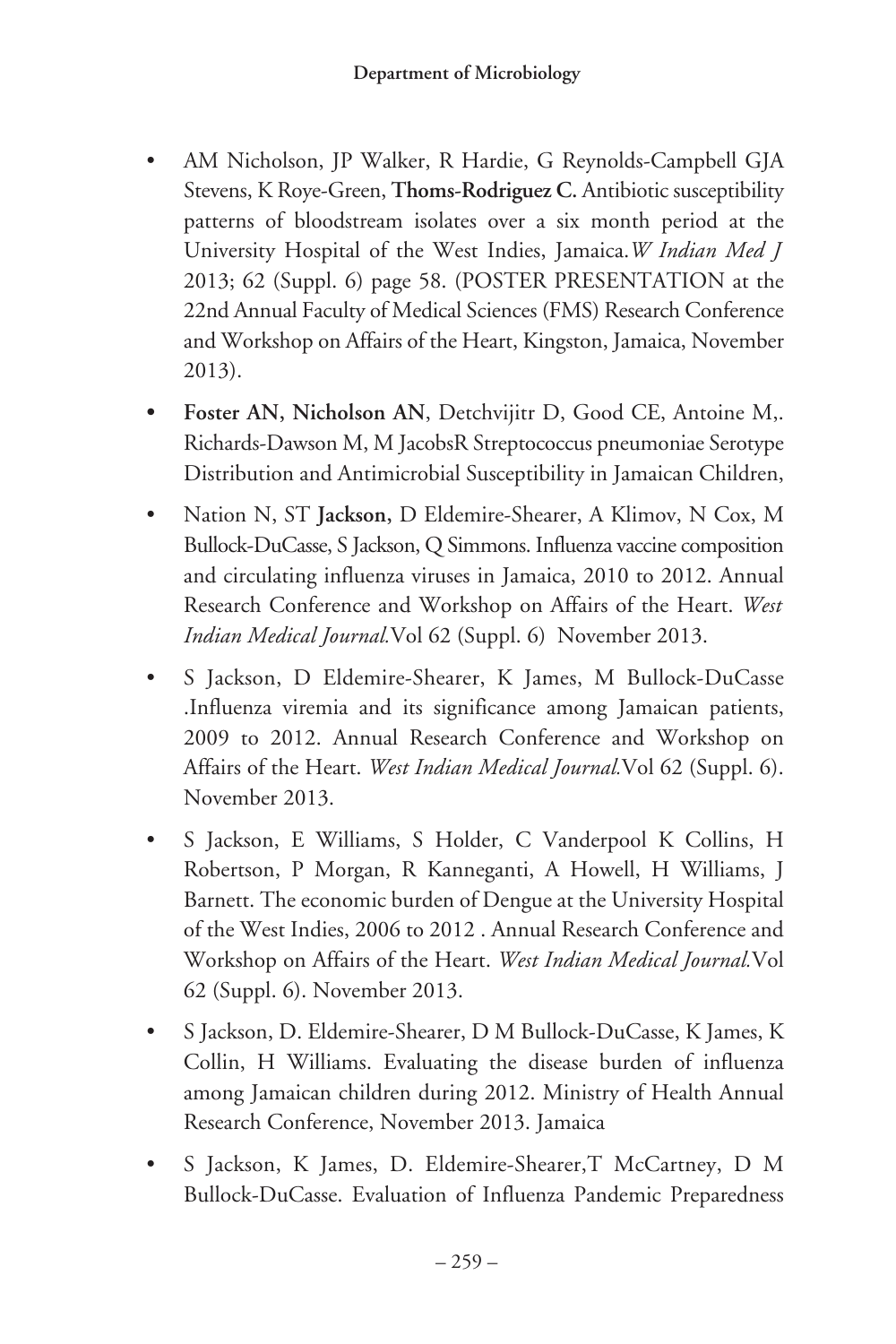among Jamaican Doctors. Ministry of Health Annual Research Conference, November 2013. Jamaica

- T Rhoden, ST Jackson, W McLaughlin, D Soares, JF Lindo. Molecular detection of Toxoplasma gondii in patients presenting with neurological manifestations in Jamaica. Annual Research Conference and Workshop on Affairs of the Heart. *West Indian Medical Journal*. Vol 62 (Suppl. 6) . November 2013.
- T Rhoden, ST Jackson, W McLaughlin, D Soares, JF Lindo Genetic Diversity of Toxoplasma gondii in patients with Neurotoxoplasmosis in Jamaica. Annual Research Conference and Workshop on Affairs of the Heart. *West Indian Medical Journal*. Vol 62 (Suppl. 6). November 2013.

#### **pUBlicAtions**

## **Refereed Journal Articles**

- Freeman SR, Jin X, **Anzinger JJ,** Xu Q, Purushothaman S, Fessler MB, Addadi L,Kruth HS. ABCG1-mediated generation of extracellular cholesterol microdomains. J Lipid Res. 2014 Jan;55(1):115-27. doi: 10.1194/jlr.M044552. Epub 2013 November 8.
- **• Anzinger JJ,** Butterfield TR, Angelovich TA, Crowe SM, Palmer CS. Monocytes as regulators of inflammation and HIV-related comorbidities during cART. *J Immunol Res.* 2014;2014:569819. doi: 10.1155/2014/569819. Epub 2014 June 12.
- Fonjungo PN, Kalish ML, Schaefer A, Rayfield M, Mika J, Rose LE, **Heslop O**, Soudré R, Pieniazek D. Recombinant viruses initiated the early HIV-1 epidemic in Burkina Faso. PLoS One. 2014 Mar 19;9(3):e92423. doi:10.1371/journal.pone.0092423. eCollection 2014.
- **• Heslop OD, Roye-Green K,** Coard K, Mulvey MR. A unique strain of community-acquired Clostridium difficile in severe complicated infection and death of a young adult. *BMC Infect Dis*. 2013. 1;13:299. doi:10.1186/1471-2334-13-299.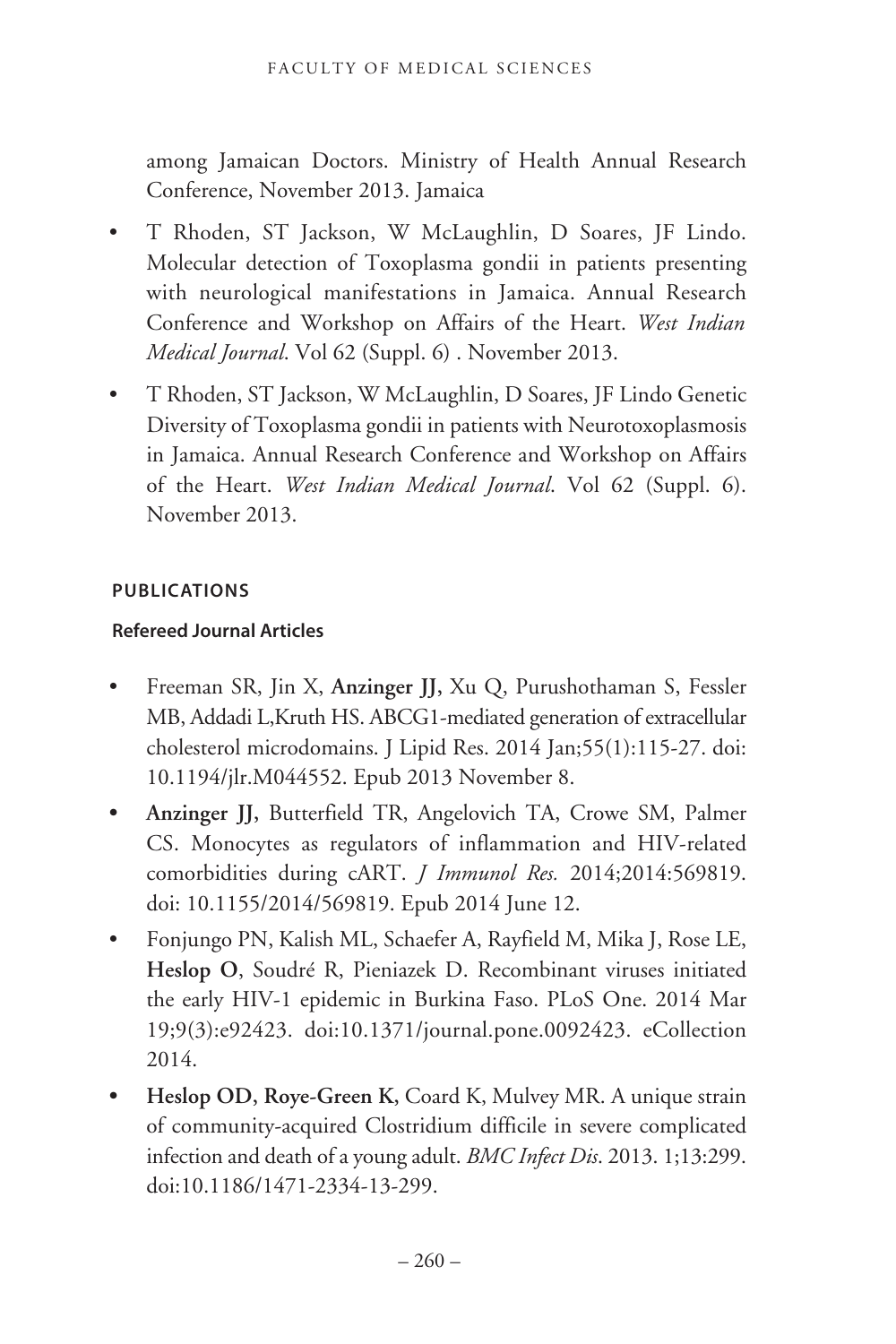- Evans-Gilbert T, **Lindo JF**, Henry S, Brown P, Christie CD. Severe eosinophilic meningitis owing to Angiostrongylus cantonensis in young Jamaican children: case report and literature review. *Paediatr Int Child Health.* 2014 May;34(2):148-52. doi: 10.1179/2046905513Y .0000000106.
- **• Lindo JF**, Brown PD, **Vickers I, Brown M, Jackson ST**, Lewis-Fuller E. Leptospirosis and malaria as causes of febrile illness during a dengue epidemic in Jamaica. *Pathog Glob Health.* 2013 September;107(6):329-34. doi: 10.1179/2047773213Y.0000000112.
- Whittle DO, Williams NP, **Nicholson AM**, King-Robinson K, Kirsch R, Riddell R, Mazzulli T, Lee MG. Whipple's Disease in an Afro-Caribbean National. *West Indian Med J*. 2014 January 6;63(1):106–108. doi: 10.7727/wimj.2012.220.
- Reyes-Batlle M, **Todd CD,** Martín-Navarro CM, López-Arencibia A, Cabello-Vilchez AM, González AC, Córdoba-Lanús E, **Lindo JF,** Valladares B, Piñero JE, Lorenzo-Morales J. Isolation and characterization of Acanthamoeba strains from soil samples in Gran Canaria, Canary Islands, Spain. *Parasitol Res.* 2014 Apr;113(4):1383-8. doi: 10.1007/s00436-014-3778-z. Epub 2014 January 22.
- Fletcher SM, Lewis-Fuller E, Williams H, Miller Z, Scarlett HP, Cooper C, Gordon-Johnson KA, **Vickers I,** Shaw K, Wellington I, Thame J, Pérez E, Indar L. Magnitude, distribution, and estimated level of underreporting of acute gastroenteritis in Jamaica. *J Health Popul Nutr.* 2013 December 31(4 Suppl 1):69-80.
- White YG. Tuberculosis in HIV: making good with what we have. *West Indian Med J.* 2013;62(2):107–108a.
- Stennett D, **White Y.** Possible economic gains from cancer research. *West Indian Med J.* 2013;62(3):16–70. *PubMed* PMID: 24564033.
- Ezinne CC, Yoshimitsu M, **White Y**, Arima N. HTLV-1 specific CD8+ T cell function augmented by blockade of 2B4/CD48 interaction in HTLV-1 infection. *PLoS One*. 2014 Feb 5;9(2):e87631. doi: 10.1371/journal.pone.0087631. eCollection 2014.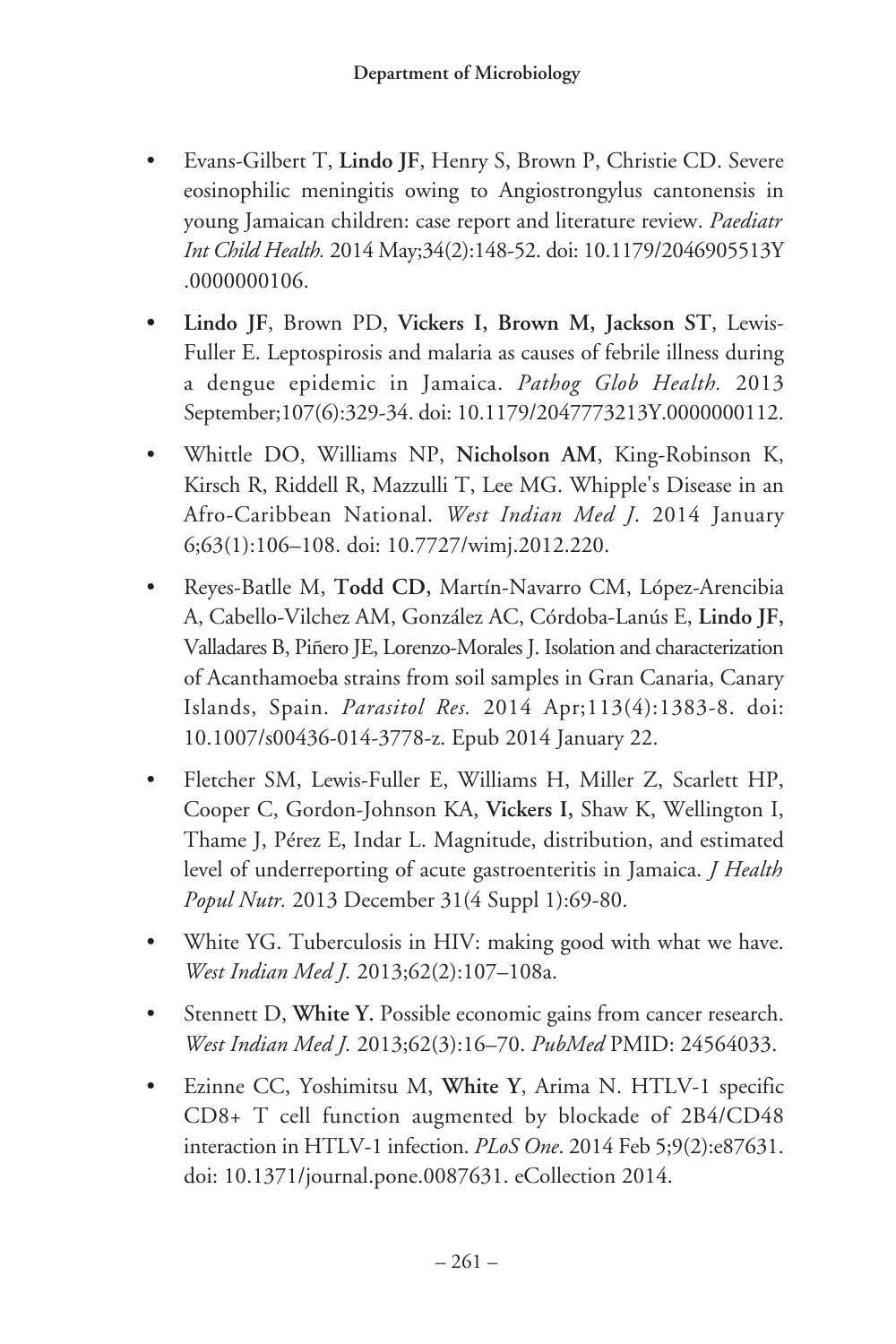- Yoshimitsu M, White Y, Arima N. Prevention of human T-cell lymphotropic virus type 1 infection and adult T-cell leukemia/lymphoma. *Recent Results Cancer Res*. 2014;193:211-25. doi: 10.1007/978-3- 642-38965-8\_12. Review.
- White Y, Yoshimitsu M, Kozako T, Matsushita K, Koriyama C, Uozumi K, Suzuki S,Kofune H, Arima N. Effects of exogenous interleukin-7 on CD8(+) T-cell survival and function in human Tcell lymphotropic virus type 1 infection. *Leuk Lymphoma*. 2013 Oct;54(10):2243-50. doi: 10.3109/10428194.2013.772174. Epub 2013 Mar 8.

#### **income geneRAtion/gRAnts**

#### **grants obtained**

- 1. National HIV/STI programme, Ministry of Health, Jamaica, "Laboratory Strengthening Grant", US\$51,374.00. 2014 (Investigators JF Lindo, JJ Anzinger, N Christian and C. Thoms-Rodriguez).
- 2. National HIV/STI programme, Ministry of Health, Jamaica, "Vaginal Lactobacillus capture of HIV", US\$21,507.51. (Principal Investigator. JJ Anzinger, 2014)

#### **pUBlic seRvice**

# **Dr Kristian Angeby**

- Member, International Union Against Tuberculosis and Lung Disease
- Member, European Society of Mycobacteriology
- WHO TBTEAM expert in the field of laboratory strengthening.

# **Professor John Lindo**

- Membership Chair, Rotary Club of New Kingston
- Member, American Society of Tropical Medicine and Hygiene
- Member, Inter-American Development Bank Civil Society Consulting Group (ConSOC)